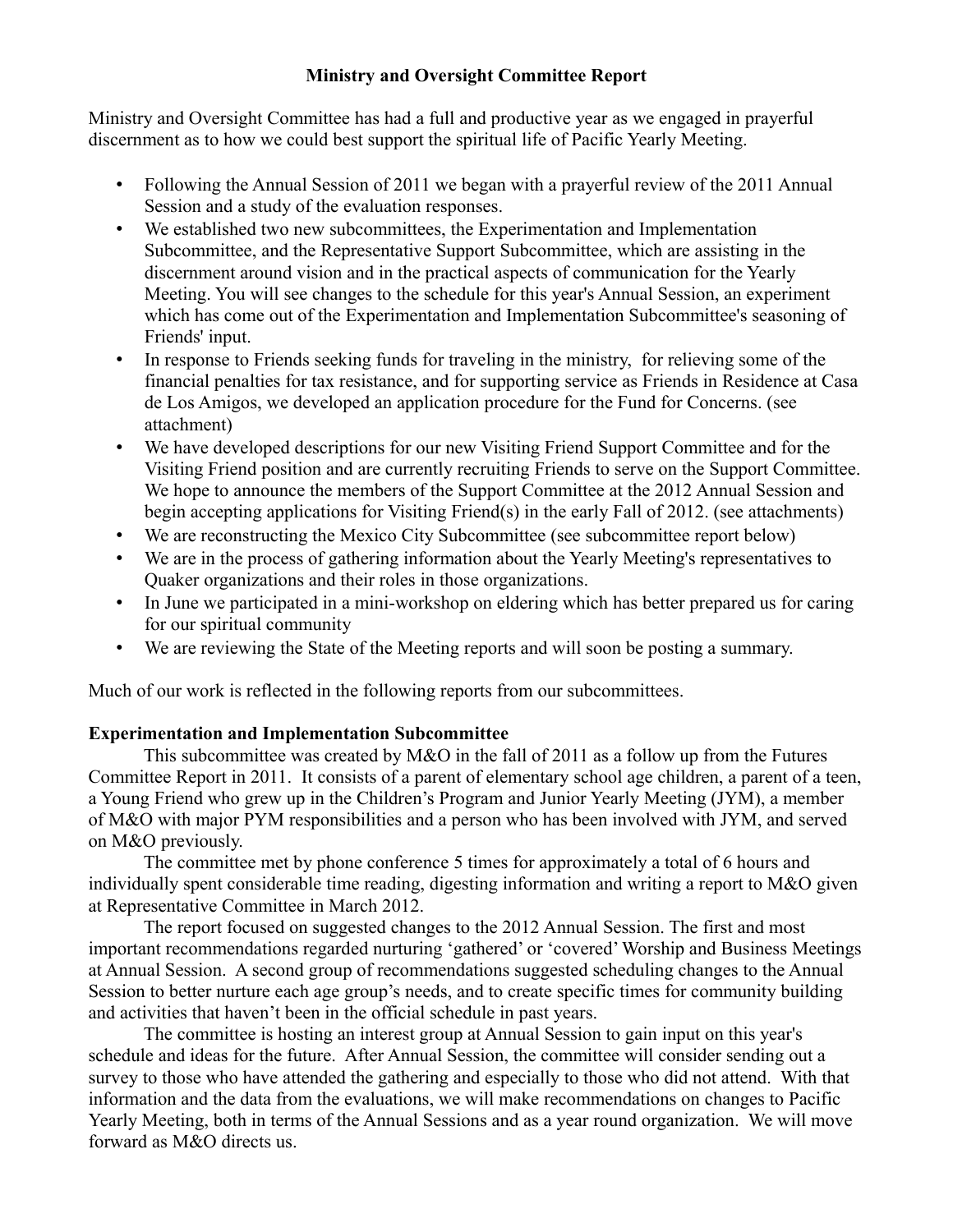### **Representative Support Subcommittee**

We began our work with the help of conference calls arranged and led by Clerk of PYM, Marilee Eusebio and the participation of several PYM reps in January. Every rep who did not participate in the conference calls was then called individually by a member of our subcommittee. We further refined and presented the job description for PYM reps at the RepCom meeting in March in LaJolla. We sent out emails to the PYM reps in mid June informing them of the Early Bird registration and listed our phone numbers for any questions. We have contacted the reps again through email, telephone and one to one conversations in July in order to find out which reps are coming and who might be substituting for Meeting reps. We have encouraged the reps to bring the concerns of their meetings to the Annual Session. We also asked for feedback on the scholarship process. Responses to date are included in the attached document.

We are planning to meet with Meeting reps at the Annual Session to help new reps to understand the schedule and to maximize their opportunities to connect with other Quakers and what they are doing in their home meetings. We are also exploring the possibility of writing Quick Quaker Notes for the Annual Session for reps to take home to their monthly meetings.

We intend to communicate with reps throughout this next year in similar ways as last year. We may explore the use of Skype.

In peace,

Don Bean; Sandy Kewman, clerk; Carol Mosher, PYM M&O Liaison; Tom Yamaguchi

### **Subcommittee on Ministry and Leadings**

The subcommittee, Sue Torrey, Judith Favor, Laura Magnani, and Elaine Emily, held a very productive meeting in June, reviewing their job description and evaluating their work thus far:

- *1. developing means and assisting monthly meetings to develop means for helping Friends to discern when they are experiencing a leading and supporting them in fulfilling a leading*
- *2. recommending procedures to monthly meetings for ways of supporting individual leadings and ministry through the use of clearness committees, anchor committees, and/or oversight committees.*
- *3. developing mechanisms for helping to fund Friends traveling in the ministry, including overseeing Yearly Meeting funds for these purposes.*

**The document, Faithfulness in Action, provides a guide for monthly meeting to help discern when Friends are experiencing a leading and describes ways to provide different kinds of support and oversight needed to fulfill that leading, including some mechanism for helping to fund Friends traveling in the ministry.**

Much of the subcommittee's work since the completion of that document has been dealing with issues and concerns around the ministry of two individual Friends. Spiritual Accountability Committees were initially found for each of them, but problems were encountered in both instances. Those problems were due to geographic issues and also to a lack of clarity around expectations. This is not a mechanism that seems to be effective for ongoing accountability. Having these committees drawn from other than the monthly meetings to which Friends with ministry belong is not really workable and the oversight and support for Friends with leadings needs to be at the monthly meeting level.

**The subcommittee will follow up with the two Friends, as to where they are with their leadings at this time.**

*4. sponsoring interest groups and other adult education opportunities related to ministry and leadings*

**This is an area where we will be developing approaches to be brought as interest groups, workshops and even retreats for presentation at the PYM, at the monthly meeting level, or at Quaker Center. We are excited about this work. We will be meeting in early October to review any new information and plan for our continued work.**

### **Racial Justice Subcommittee**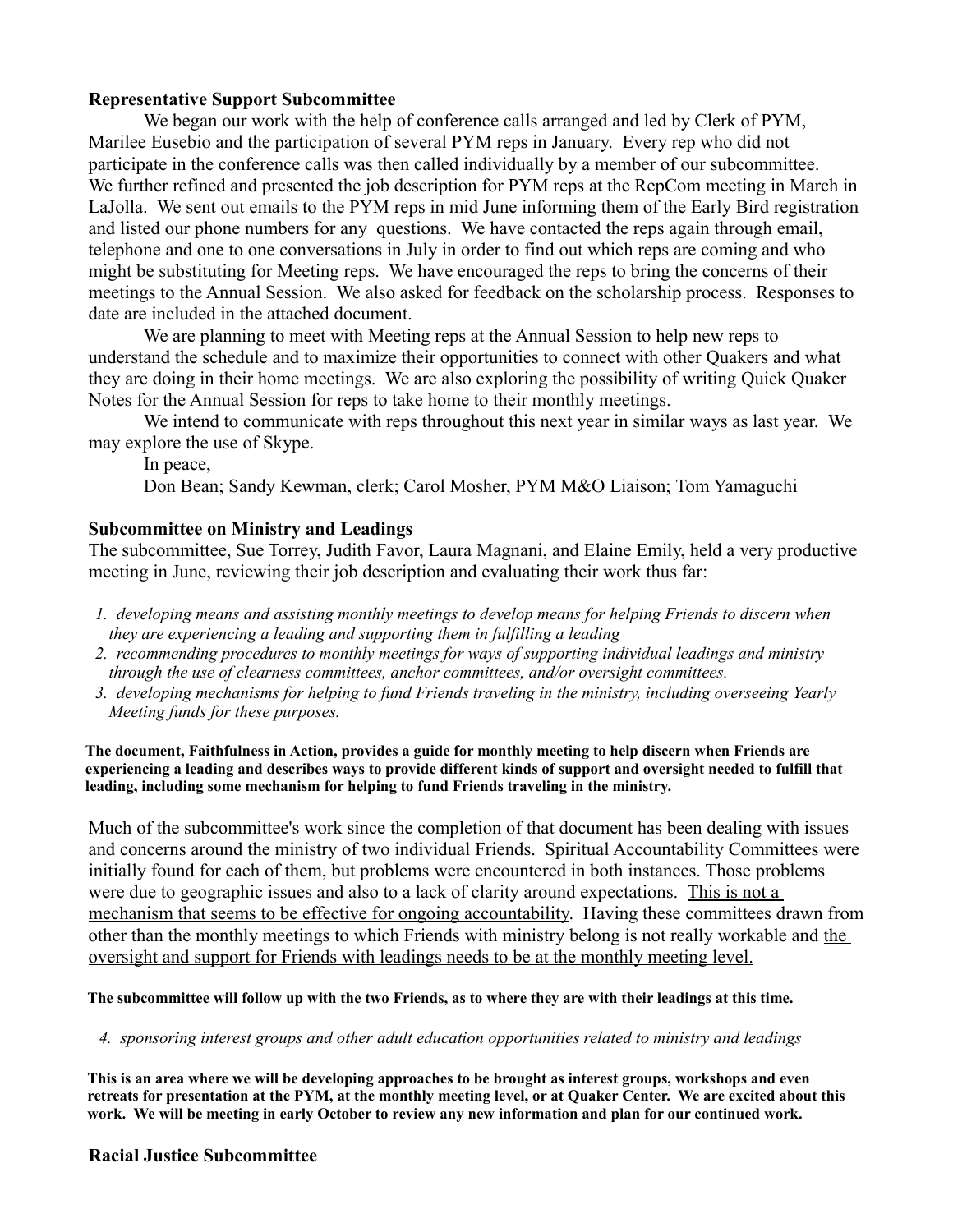The Racial Justice Subcommittee of Ministry and Oversight of the yearly meeting, consisted of Alvaro Alvarado,(Sacramento), John Cantu (Santa Cruz), Cayman Howard (Visalia), Heather Howard (Visalia), Laura Magnani, co-clerk (Strawberry Creek), Deborah Marks (Strawberry Creek), Diego Navarro, co-clerk (Santa Cruz), Charla Robertson, co-clerk (Orange Grove), Steve Smith (Claremont), and Jim Summers (La Jolla), plus two very dedicated ex officio members, Barbara Babin and Marilee Eusebio. We met by conference call approximately 5 times during the year. Four of our members attended the White Privilege Conference in Albuquerque, at the urging of Vanessa Julye and Janice Dominic from FGC. There were many good workshops and opportunities – but perhaps the highlight for each of us was meeting in caucuses as people of color, or allies, and taking bigger risks than we were sometimes able to do in mixed groups.

In April we held a weekend retreat at Ben Lomond, Quaker Center, attended by approximately 25 Friends. We worked with facilitators from Seven Generations Consulting to understand issues of culture and race, and how we determine our identities. For some the content was not challenging enough. For others it was a good balance between challenge and healing insights and options. We consider it just a beginning of our work within the Yearly Meeting to become more culturally competent and aware. A disappointment of the weekend was that despite our efforts at outreach, we did not have high school or college-age Friends in attendance, although we did have the youth coordinator.

We go into PYM 2012 planning an interest group, preparing for affinity groups, and testing the waters on Transformative Quakers of color.

#### **Electronic Communications Subcommittee and Web Coordinator Report to M&O 2012**

Work has continued on increasing PYM-relevant content on our website. We have created an on-line registration process for both RepCom in March and this current Annual Session at Walker Creek and ask for Friends feedback so we learn where we can improve this process in the future. Our Youth Program Coordinator has been able to manage the Youth Program's content directly on the site, and we encourage other committees to learn more about utilizing this outreach for your own committee's work.

The Electronic Communications Subcommittee consists of Don Bean (Clerk and PYM Web Coordinator, Conejo Valley WG), Tom Yamaguchi (Strawberry Creek MM), Jan Tappan (Orange Grove MM) and Eric Moon (Berkeley FM). We wish to add Brylie Oxley (currently at Woolman Semester) and Kerwin Flowers (La Jolla FM) for the 2012-2013 Term to provide logistical and technical support for the subcommittee to establish this project.

The subcommittee is seasoning a leading, *Maintaining Community Connections in the Digital Age:* 

After years of working with various data points from Quarterly and Yearly positions, and sitting in on recent AS Evaluation meetings, it's become abundantly clear to me that something fundamental needs to change in the collection, management and distribution of all the "meta data" that makes up our Pacific Yearly Meeting. By meta data, we are referring to the sum total of our Yearly, Quarter, Monthly Meetings, Worship Groups data, including Members and Attenders, Nominating rosters from each level (YM, QM, MM), full contact details of committees, representatives, meeting houses and individuals, PYM Organizations and Schools, and the full calendar of events for each level.

Currently each level of our structure collates their own pile of data to do their committee work, and frequently has to resort to word of mouth, emails or phone calls to find out what's happening at other levels (if they know other levels exist or whom to contact). This means that each level is duplicating the work of the other two levels, or working with limited knowledge of the community as a whole. This is wasteful of our limited resources and time, and takes away from the core focus of our officers,